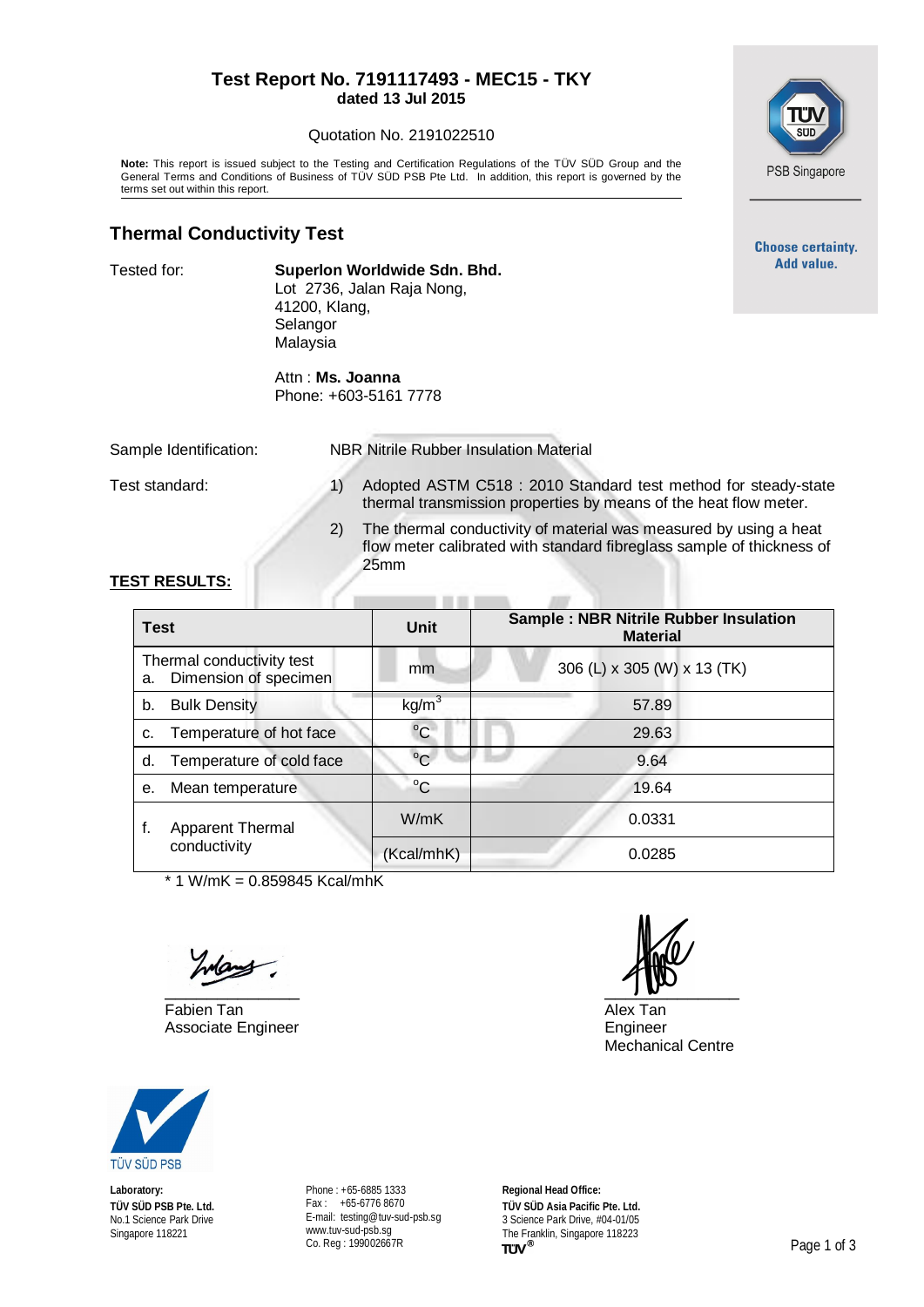#### **Test Report No. 7191117493 - MEC15 - TKY dated 13 Jul 2015**

Quotation No. 2191022510



# **APPENDIX:**





Photo 1: Sample as received, Side 1 Photo 2: Sample as received, Side 2



 $24 = 10$